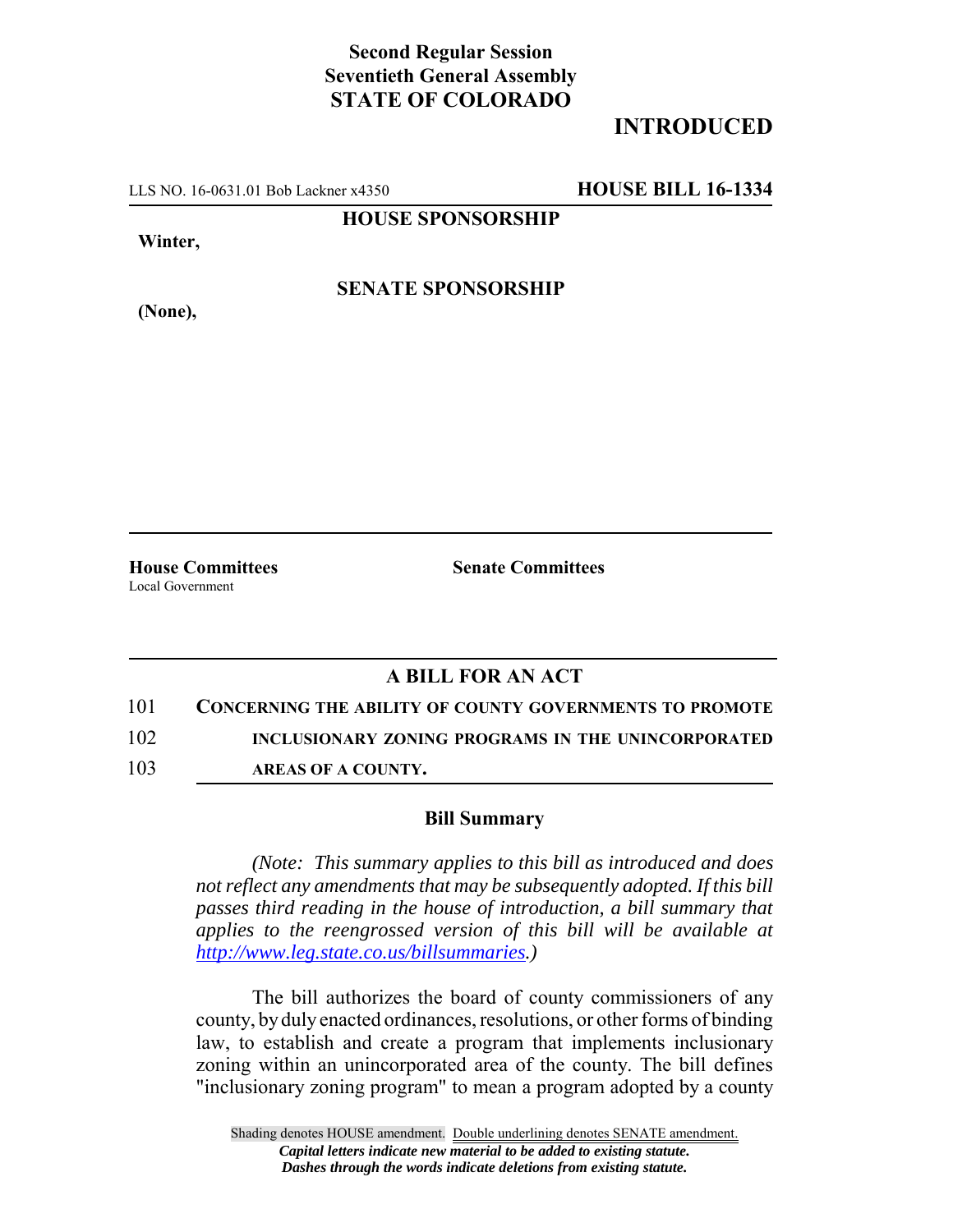government that encourages or requires a given share of the housing units in a proposed development to be priced in a way that is affordable for low- and moderate-income households.

Nothing in the bill is intended to challenge or to affect the legal status of any such program implemented and in effect prior to the effective date of the bill.

 *Be it enacted by the General Assembly of the State of Colorado:* **SECTION 1.** In Colorado Revised Statutes, **add** 30-28-111.5 as follows: **30-28-111.5. Inclusionary zoning - unincorporated areas - legislative declaration - definition.** (1) THE GENERAL ASSEMBLY FINDS, DETERMINES, AND DECLARES THAT: (a) AMONG THE BIGGEST CHALLENGES FACING THE STATE IS THE NEED FOR AFFORDABLE HOUSING IN ALL OF THE STATE'S GEOGRAPHIC REGIONS. AMONG OTHER EFFECTS, THE IMMENSE DEMAND FOR AFFORDABLE HOUSING IS A HUGE IMPEDIMENT TO ECONOMIC GROWTH AND OPPORTUNITY WITHIN THE STATE AND THE ABILITY OF THE STATE TO PROVIDE A HIGH QUALITY OF LIFE FOR ALL ITS RESIDENTS AND TO DEVELOP, ATTRACT, AND MAINTAIN A HIGH-QUALITY WORKFORCE. (b) ACROSS THE NATION, HUNDREDS OF COMMUNITIES, INCLUDING SOME OF THE LARGEST MUNICIPALITIES IN THE STATE, HAVE ADOPTED PROGRAMS THAT PERMIT INCLUSIONARY ZONING AS AN IMPORTANT AND USEFUL MEANS AMONG OTHER STRATEGIES FOR EXPANDING THE SUPPLY OF AFFORDABLE HOUSING. THESE PROGRAMS HAVE BEEN CREATED TO PROMOTE THE GOALS OF CREATING DIVERSITY IN INCOME LEVELS AMONG RESIDENTS IN A NEIGHBORHOOD, STIMULATING THE EQUITABLE GROWTH

- OF NEW RESIDENTS IN A GIVEN COMMUNITY, PRODUCING AFFORDABLE
- HOUSING FOR A DIVERSE LABOR FORCE, AND INCREASING HOME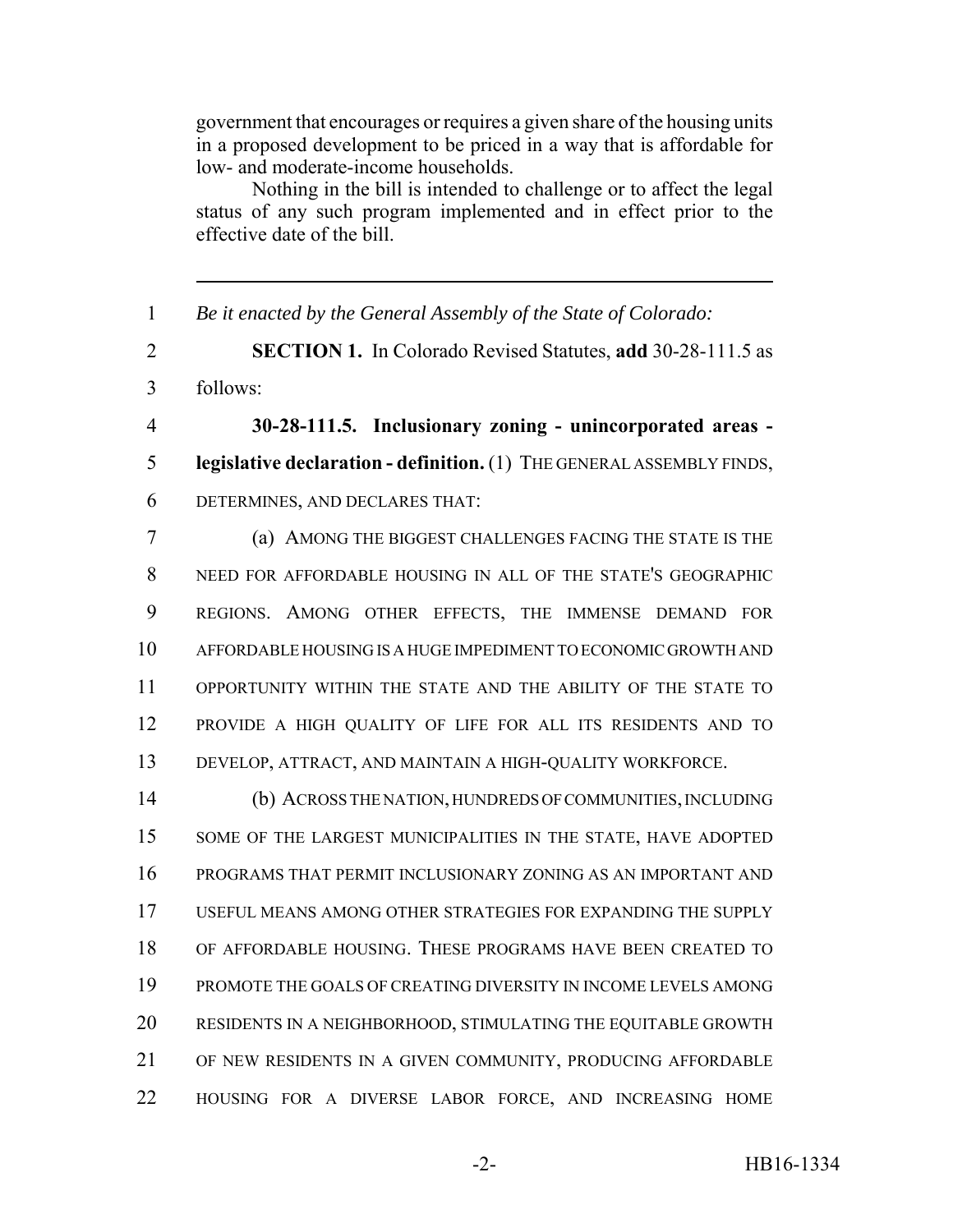OWNERSHIP OPPORTUNITIES FOR PERSONS IN LOW- AND MODERATE-INCOME HOUSEHOLDS. SUCH PROGRAMS HAVE BEEN ADMINISTERED FOR MANY YEARS WITHOUT LEGAL CHALLENGE.

4 (c) BY ENACTING HOUSE BILL 16- IN 2016, THE GENERAL ASSEMBLY INTENDS TO GIVE COUNTY GOVERNMENTS THE FULLEST DEGREE OF LEGAL AUTHORIZATION POSSIBLE TO CREATE AND ADMINISTER INCLUSIONARY ZONING PROGRAMS WITHIN THE UNINCORPORATED AREAS OF THEIR COUNTIES AND TO GIVE COUNTY GOVERNMENTS THE SAME POWERS TO ENACT SUCH PROGRAMS AS HAVE BEEN ENJOYED BY MUNICIPAL GOVERNMENTS FOR MANY YEARS WITHIN THEIR TERRITORIAL BOUNDARIES. IN SO DOING, COUNTY GOVERNMENTS WILL CONTINUE TO EMPLOY A MEANINGFUL TOOL TO EXPAND THE SUPPLY OF AFFORDABLE HOUSING WITHIN THE TERRITORIAL BOUNDARIES OF THEIR COUNTIES.

 (d) THE GENERAL ASSEMBLY FURTHER INTENDS THAT HOUSE BILL 15 16- , ENACTED IN 2016, BE CONSTRUED AS LIBERALLY AS POSSIBLE TO 16 PROMOTE THE POLICY OBJECTIVES SPECIFIED IN THIS SUBSECTION (1).

 (2) AS USED IN THIS SECTION, "INCLUSIONARY ZONING PROGRAM" MEANS A PROGRAM ADOPTED BY A COUNTY GOVERNMENT THAT ENCOURAGES OR REQUIRES A GIVEN SHARE OF THE HOUSING UNITS IN A PROPOSED DEVELOPMENT TO BE PRICED IN A WAY THAT IS AFFORDABLE FOR LOW- AND MODERATE-INCOME HOUSEHOLDS.INCLUSIONARY ZONING PROGRAM COMPONENTS MAY INCLUDE, BUT ARE NOT LIMITED TO, REQUIRING A DEVELOPER TO SET ASIDE A SET PERCENTAGE OF UNITS WITHIN THE PROPOSED DEVELOPMENT THAT ARE PRICED AS AFFORDABLE FOR PERSONS IN LOW- AND MODERATE-INCOME HOUSEHOLDS, OFFERING THE DEVELOPER DIFFERENT FORMS OF INCENTIVES TO COMPENSATE THE DEVELOPER FOR PRICING CERTAIN HOUSING UNITS IN A WAY THAT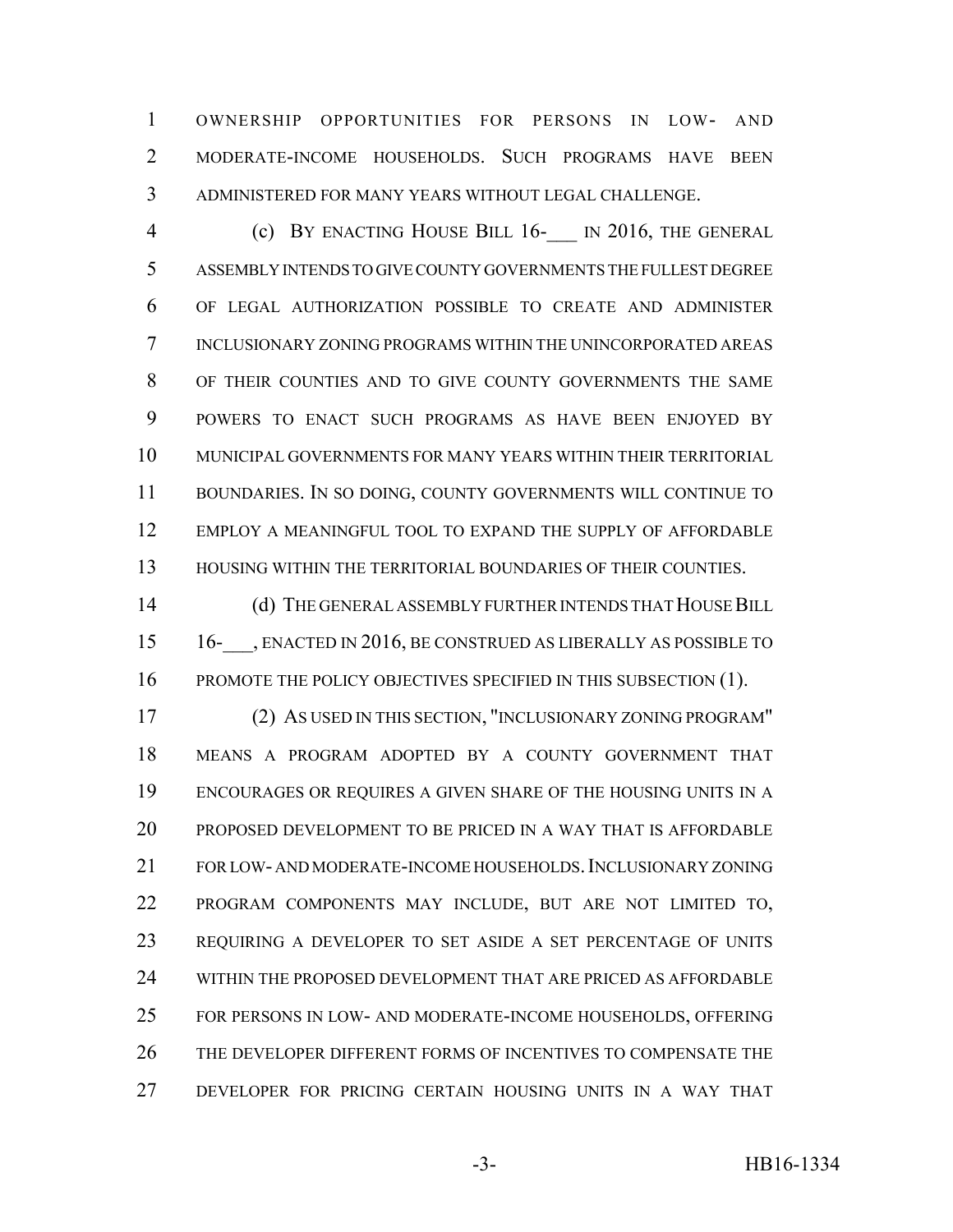PROMOTES AFFORDABLE HOUSING, TARGETING A PARTICULAR INCOME RANGE AS THE BENEFICIARY OF SUCH PROGRAMS, AND SPECIFYING A TIME PERIOD FOR WHICH AFFECTED HOUSING UNITS ARE REQUIRED TO STAY AFFORDABLE.

 (3) THE BOARD OF COUNTY COMMISSIONERS OF ANY COUNTY MAY, BY DULY ENACTED ORDINANCES, RESOLUTIONS, OR OTHER FORMS OF BINDING LAW, ESTABLISH AND CREATE INCLUSIONARY ZONING PROGRAMS WITHIN ANY UNINCORPORATED AREA OF THE COUNTY. NOTHING IN THIS SECTION IS INTENDED TO CHALLENGE OR TO AFFECT THE LEGAL STATUS OF ANY SUCH PROGRAM IMPLEMENTED AND IN EFFECT PRIOR TO THE EFFECTIVE DATE OF THIS SECTION.

 **SECTION 2.** In Colorado Revised Statutes, 30-11-107, **add** (4) as follows:

 **30-11-107. Powers of the board.** (4) IN ACCORDANCE WITH 15 SECTION 30-28-111.5, THE BOARD OF COUNTY COMMISSIONERS OF ANY COUNTY MAY, BY DULY ENACTED ORDINANCES, RESOLUTIONS, OR OTHER FORMS OF BINDING LAW, ESTABLISH AND CREATE INCLUSIONARY ZONING PROGRAMS WITHIN ANY UNINCORPORATED AREA OF THE COUNTY.

 **SECTION 3. Act subject to petition - effective date.** This act takes effect at 12:01 a.m. on the day following the expiration of the ninety-day period after final adjournment of the general assembly (August 10, 2016, if adjournment sine die is on May 11, 2016); except that, if a referendum petition is filed pursuant to section 1 (3) of article V of the state constitution against this act or an item, section, or part of this act within such period, then the act, item, section, or part will not take effect unless approved by the people at the general election to be held in